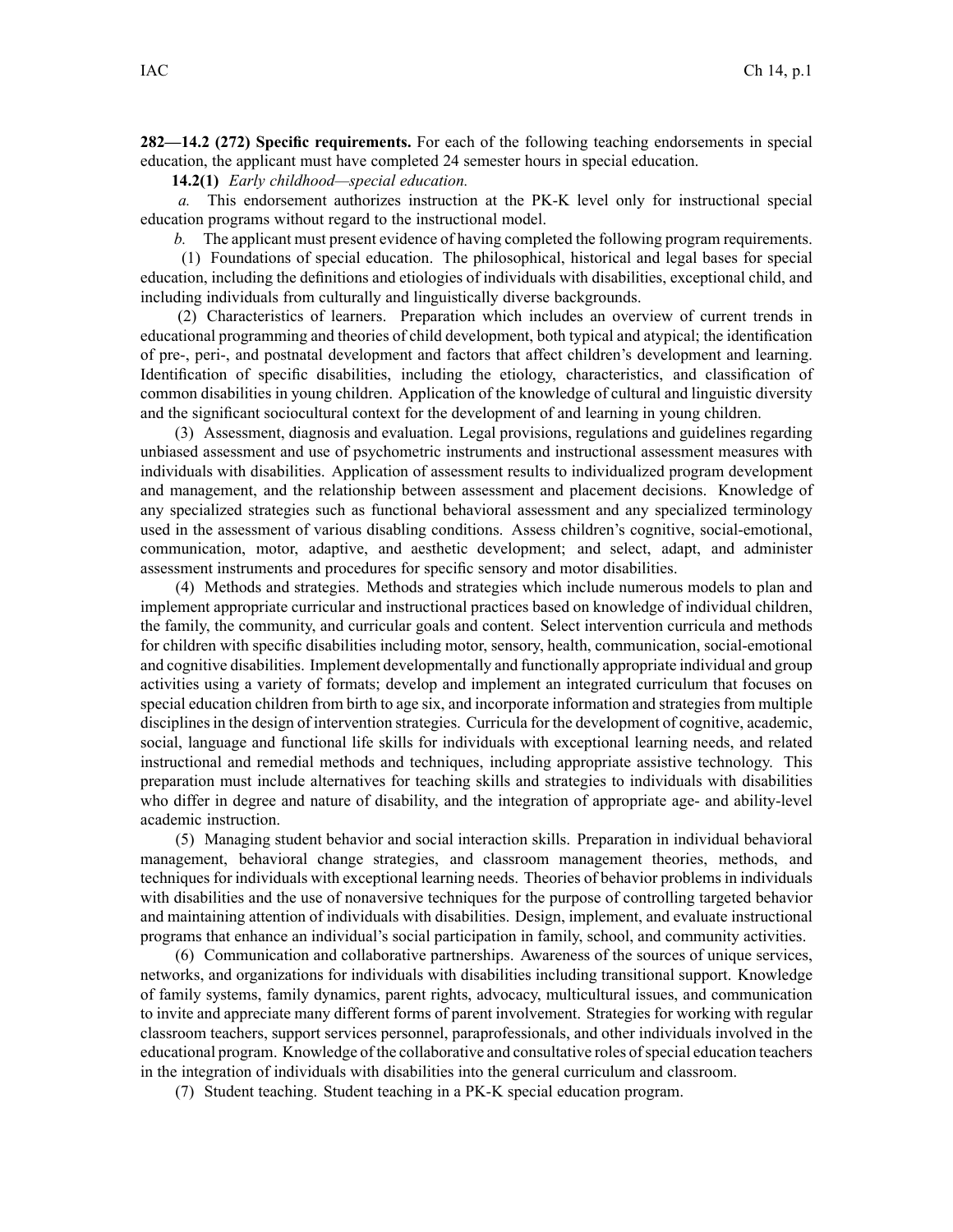## **14.2(2)** *Instructional strategist I: mild and moderate.*

*a. Option 1—K-8 mild and moderate.* This endorsement authorizes instruction in all K-8 mild and moderate instructional special education programs without regard to the instructional model. An applicant for this option must complete the following requirement and must hold <sup>a</sup> regular education endorsement. See rule 282—13.26(272). The applicant must presen<sup>t</sup> evidence of having completed the following program requirements.

(1) Foundations of special education. The philosophical, historical and legal bases for special education, including the definitions and etiologies of individuals with disabilities, exceptional child, and including individuals from culturally and linguistically diverse backgrounds.

(2) Characteristics of learners. Preparation which includes various etiologies of mild and moderate disabilities, an overview of current trends in educational programming for mild and moderate disabilities, educational alternatives and related services, and the importance of the multidisciplinary team in providing more appropriate educational programming, and includes the general developmental, academic, social, career and functional characteristics of individuals with mild and moderate disabilities as the characteristics relate to levels of instructional suppor<sup>t</sup> required, and the psychological and social-emotional characteristics of individuals with mild and moderate disabilities.

(3) Assessment, diagnosis and evaluation. Legal provisions, regulations and guidelines regarding unbiased assessment and use of psychometric instruments and instructional assessment measures with individuals with disabilities. Application of assessment results to individualized program development and management, and the relationship between assessment and placement decisions. Knowledge of any specialized strategies such as functional behavioral assessment and any specialized terminology used in the assessment of various disabling conditions.

(4) Methods and strategies. Methods and strategies which include numerous models for providing curricular and instructional methodologies utilized in the education of the mildly and moderately disabled, and sources of curriculum materials for individuals with disabilities. Curricula for the development of cognitive, academic, social, language and functional life skills for individuals with exceptional learning needs, and related instructional and remedial methods and techniques, including appropriate assistive technology. The focus of these experiences is for students at the K-8 level. This preparation must include alternatives for teaching skills and strategies to individuals with disabilities who differ in degree and nature of disability, and the integration of appropriate age- and ability-level academic instruction.

(5) Managing student behavior and social interaction skills. Preparation in individual behavioral management, behavioral change strategies, and classroom managemen<sup>t</sup> theories, methods, and techniques for individuals with exceptional learning needs. Theories of behavior problems in individuals with disabilities and the use of nonaversive techniques for the purpose of controlling targeted behavior and maintaining attention of individuals with disabilities. Design, implement, and evaluate instructional programs that enhance an individual's social participation in family, school, and community activities.

(6) Communication and collaborative partnerships. Awareness of the sources of unique services, networks, and organizations for individuals with disabilities including transitional support. Knowledge of family systems, family dynamics, paren<sup>t</sup> rights, advocacy, multicultural issues, and communication to invite and appreciate many different forms of paren<sup>t</sup> involvement. Strategies for working with regular classroom teachers, suppor<sup>t</sup> services personnel, paraprofessionals, and other individuals involved in the educational program. Knowledge of the collaborative and consultative roles ofspecial education teachers in the integration of individuals with disabilities into the general curriculum and classroom.

(7) Student teaching. Student teaching in <sup>a</sup> K-8 mild and moderate special education program.

*b. Option 2—K-8 mild and moderate.* To obtain this endorsement, the applicant must hold <sup>a</sup> valid Iowa license with either <sup>a</sup> K-8 or 5-12 special education instructional endorsement and must meet the following basic requirements in addition to those set out in paragraph 14.2(2)*"a."*

(1) Child growth and development with emphasis on the emotional, physical, and mental characteristics of elementary age children, unless completed as par<sup>t</sup> of the professional education core.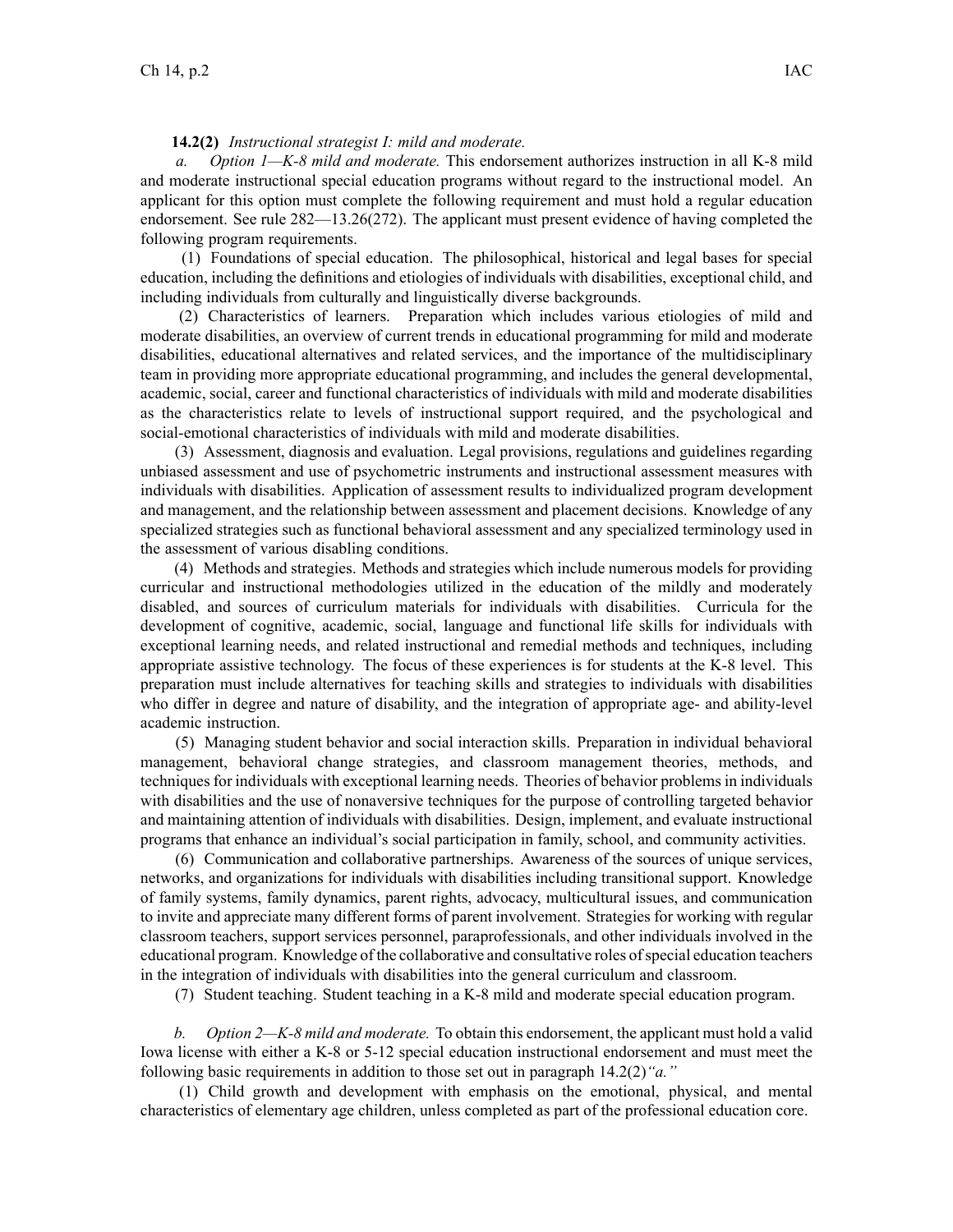- (2) Methods and materials for teaching elementary language arts.
- (3) Remedial reading.

(4) Elementary curriculum methods and material, unless completed as par<sup>t</sup> of another elementary level endorsement program (e.g., rule 282—13.26(272) or <sup>a</sup> similar elementary endorsement program).

(5) Methods and materials for teaching elementary mathematics.

*c. Option 1—5-12 mild and moderate.* This endorsement authorizes instruction in all 5-12 mild and moderate instructional special education programs without regard to the instructional model. An applicant for this option must complete the following requirements and must hold <sup>a</sup> regular education endorsement. See rule 282—13.28(272). The applicant must presen<sup>t</sup> evidence of having completed the following program requirements.

(1) Foundations of special education. The philosophical, historical and legal bases for special education, including the definitions and etiologies of individuals with disabilities, exceptional child, and including individuals from culturally and linguistically diverse backgrounds.

(2) Characteristics of learners. Preparation which includes various etiologies of mild and moderate disabilities, an overview of current trends in educational programming for mild and moderate disabilities, educational alternatives and related services, and the importance of the multidisciplinary team in providing more appropriate educational programming, and includes the general developmental, academic, social, career and functional characteristics of individuals with mild and moderate disabilities as the characteristics relate to levels of instructional suppor<sup>t</sup> required, and the psychological and social-emotional characteristics of individuals with mild and moderate disabilities.

(3) Assessment, diagnosis and evaluation. Legal provisions, regulations and guidelines regarding unbiased assessment and use of psychometric instruments and instructional assessment measures with individuals with disabilities. Application of assessment results to individualized program development and management, and the relationship between assessment and placement decisions. Knowledge of any specialized strategies such as functional behavioral assessment and any specialized terminology used in the assessment of various disabling conditions.

(4) Methods and strategies. Methods and strategies which include numerous models for providing curricular and instructional methodologies utilized in the education of the mildly and moderately disabled, and sources of curriculum materials for individuals with disabilities. Curricula for the development of cognitive, academic, social, language and functional life skills for individuals with exceptional learning needs, and related instructional and remedial methods and techniques, including appropriate assistive technology. The focus of these experiences is for students at the 5-12 level. This preparation must include alternatives for teaching skills and strategies to individuals with disabilities who differ in degree and nature of disability, and the integration of appropriate age- and ability-level academic instruction.

(5) Managing student behavior and social interaction skills. Preparation in individual behavioral management, behavioral change strategies, and classroom managemen<sup>t</sup> theories, methods, and techniques for individuals with exceptional learning needs. Theories of behavior problems in individuals with disabilities and the use of nonaversive techniques for the purpose of controlling targeted behavior and maintaining attention of individuals with disabilities. Design, implement, and evaluate instructional programs that enhance an individual's social participation in family, school, and community activities.

(6) Communication and collaborative partnerships. Awareness of the sources of unique services, networks, and organizations for individuals with disabilities including transitional support. Knowledge of family systems, family dynamics, paren<sup>t</sup> rights, advocacy, multicultural issues, and communication to invite and appreciate many different forms of paren<sup>t</sup> involvement. Strategies for working with regular classroom teachers, suppor<sup>t</sup> services personnel, paraprofessionals, and other individuals involved in the educational program. Knowledge of the collaborative and consultative roles ofspecial education teachers in the integration of individuals with disabilities into the general curriculum and classroom.

(7) Transitional collaboration. Sources of services, organizations, and networks for individuals with mild and moderate disabilities, including career, vocational and transitional suppor<sup>t</sup> to postschool settings with maximum opportunities for decision making and full participation in the community.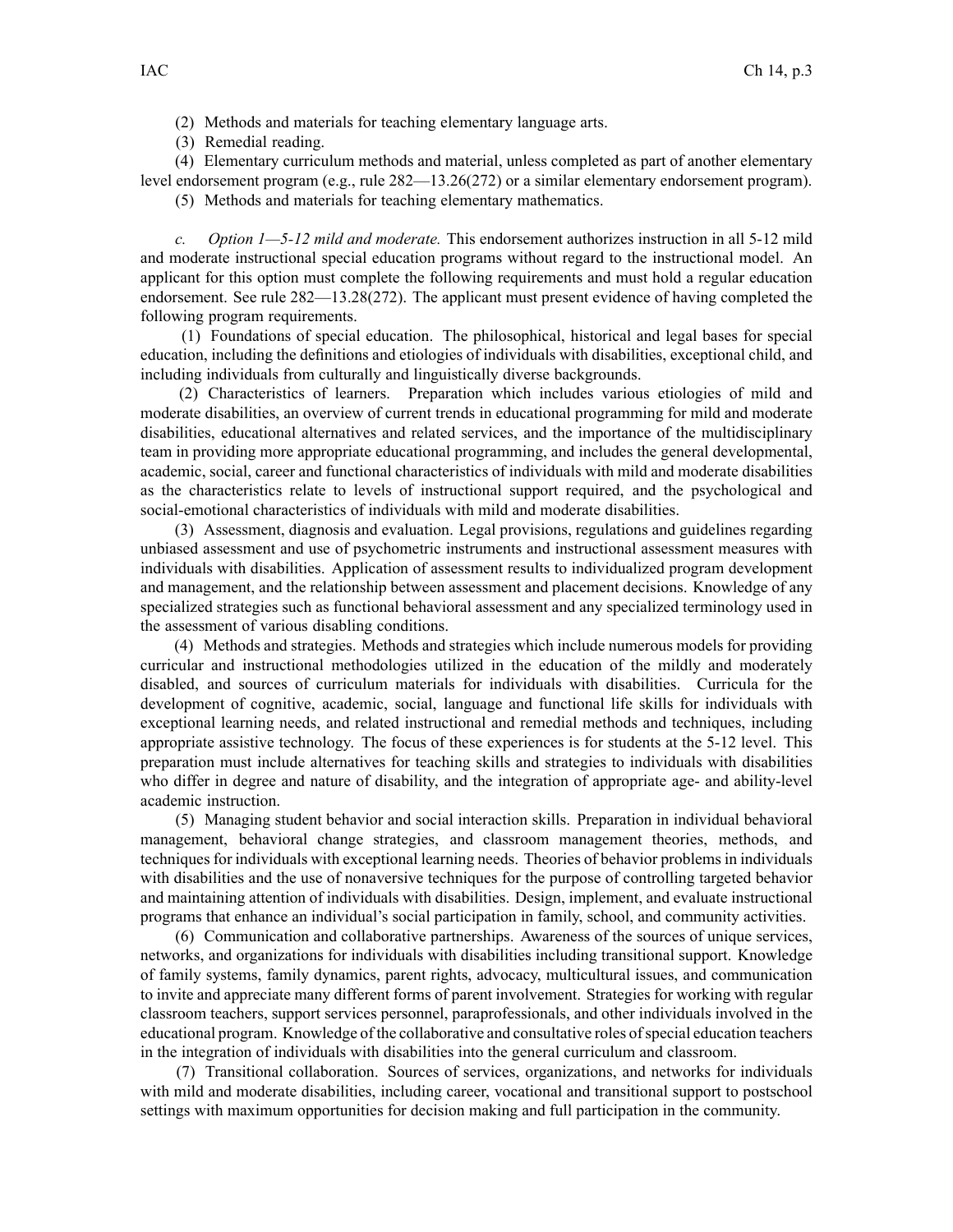(8) Student teaching. Student teaching in <sup>a</sup> 5-12 mild and moderate special education program.

*d. Option 2—5-12 mild and moderate.* To obtain this endorsement, the applicant must hold <sup>a</sup> valid Iowa license with either <sup>a</sup> K-8 or 5-12 special education instructional endorsement and must meet the following basic requirements in addition to those set out in paragraph 14.2(2)*"c."*

(1) Adolescent growth and development with emphasis on the emotional, physical, and mental characteristics of adolescent age children, unless completed as par<sup>t</sup> of the professional education core.

(2) Adolescent reading or secondary content area reading.

(3) Secondary or adolescent reading diagnosis and remediation.

(4) Methods and materials for teaching adolescents with mathematics difficulties or mathematics for the secondary level special education teacher.

(5) Secondary methods unless completed as par<sup>t</sup> of the professional education core.

**14.2(3)** *Instructional strategist II: behavior disorders/learning disabilities.* This endorsement authorizes instruction in programs serving students with behavior disorders and learning disabilities from age 5 to age 21 (and to <sup>a</sup> maximum allowable age in accordance with Iowa Code section [256B.8](https://www.legis.iowa.gov/docs/ico/section/256B.8.pdf)). The applicant must presen<sup>t</sup> evidence of having completed the following program requirements.

*a. Foundations of special education.* The philosophical, historical and legal bases for special education, including the definitions and etiologies of individuals with disabilities, exceptional child, and including individuals from culturally and linguistically diverse backgrounds.

*b. Characteristics of learners.* Preparation which includes various etiologies of behavior disorders and learning disabilities, an overview of current trends in educational programming for students with behavior disorders and learning disabilities, educational alternatives and related services, and the importance of the multidisciplinary team in providing more appropriate educational programming from age 5 to age 21. Preparation in the social, emotional and behavioral characteristics of individuals with behavior disorders and learning disabilities including the impact of such characteristics on classroom learning as well as associated domains such as social functioning and at-risk behaviors which may lead to involvement with the juvenile justice or mental health system. Preparation in the psychological and social-emotional characteristics of individuals with behavior disorders and learning disabilities must include the major social characteristics of individuals with behavior disorders and the effects of dysfunctional behavior on learning, and the social and emotional aspects of individuals with learning disabilities including social imperceptiveness and juvenile delinquency. Physical development, physical disability and health impairments as they relate to the development and behavior of students with behavior disorders and the medical factors influencing individuals with learning disabilities, including intelligence, perception, memory and language development.

*c. Assessment, diagnosis and evaluation.* Legal provisions, regulations and guidelines regarding unbiased assessment and use of psychometric instruments and instructional assessment measures with individuals with disabilities. Application of assessment results to individualized program development and management, and the relationship between assessment and placement decisions. Knowledge of any specialized strategies such as functional behavioral assessment and any specialized terminology used in the assessment of various disabling conditions.

*d. Methods and strategies.* Methods and strategies which include numerous models for providing curricular and instructional methodologies utilized in the education of behavior and learning disabled students, and sources of curriculum materials for individuals with disabilities. Curricula for the development of cognitive, academic, social, language and functional life skills for individuals with exceptional learning needs, and related instructional and remedial methods and techniques, including appropriate assistive technology. The focus of these experiences is for students at all levels from age 5 to age 21. This preparation must include alternatives for teaching skills and strategies to individuals with disabilities who differ in degree and nature of disability, and the integration of appropriate ageand ability-level academic instruction.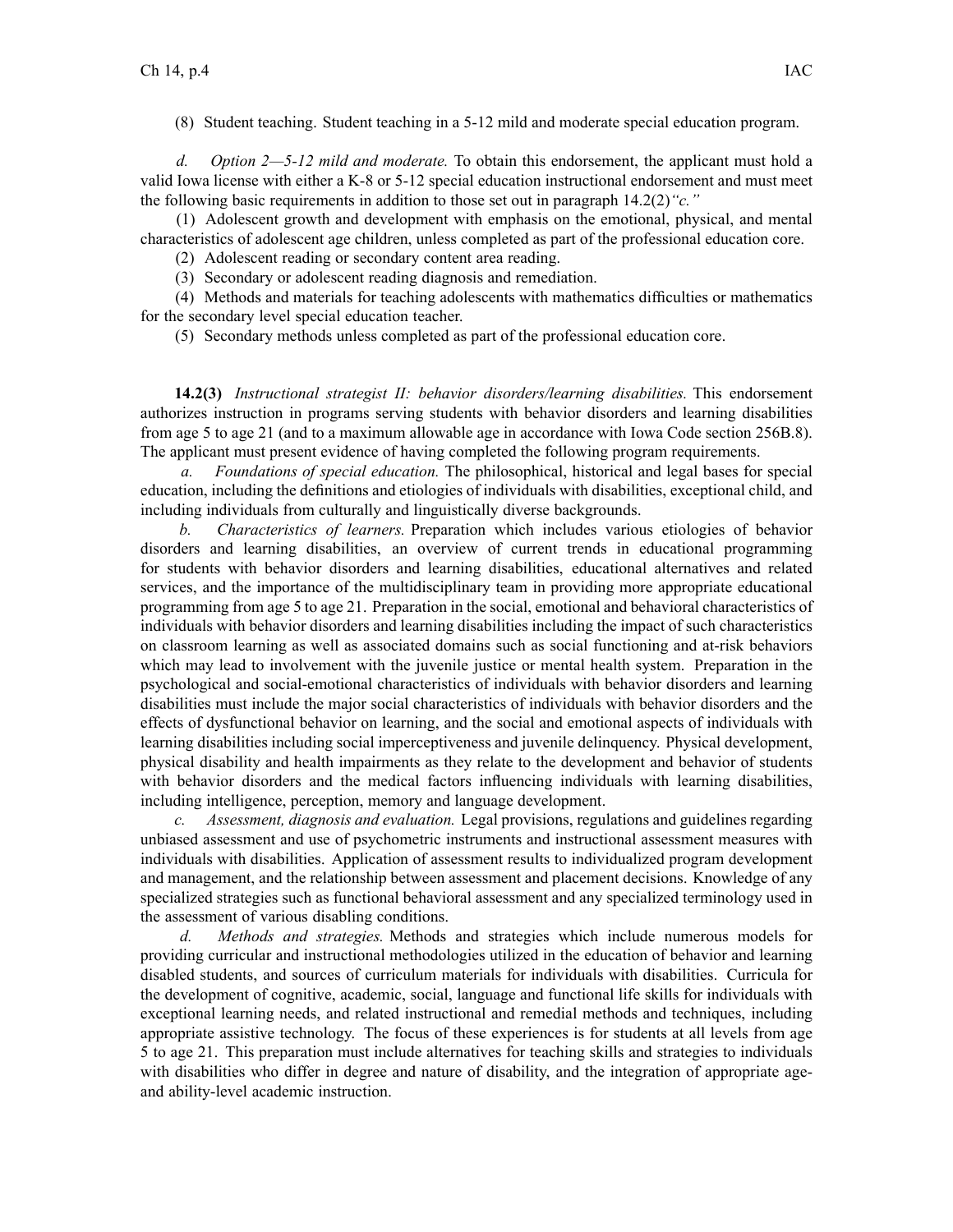*e. Managing student behavior and social interaction skills.* Preparation in individual behavioral management, behavioral change strategies, and classroom managemen<sup>t</sup> theories, methods, and techniques for individuals with exceptional learning needs. Theories of behavior problems in individuals with disabilities and the use of nonaversive techniques for the purpose of controlling targeted behavior and maintaining attention of individuals with disabilities. Design, implement, and evaluate instructional programs that enhance an individual's social participation in family, school, and community activities.

*f. Communication and collaborative partnerships.* Awareness of the sources of unique services, networks, and organizations for individuals with disabilities including transitional support. Knowledge of family systems, family dynamics, paren<sup>t</sup> rights, advocacy, multicultural issues, and communication to invite and appreciate many different forms of paren<sup>t</sup> involvement. Strategies for working with regular classroom teachers, suppor<sup>t</sup> services personnel, paraprofessionals, and other individuals involved in the educational program. Knowledge of the collaborative and consultative roles of special education teachers in the integration of individuals with disabilities into the general curriculum and classroom.

*Transitional collaboration.* Sources of services, organizations, and networks for individuals with behavior and learning disabilities, including career, vocational and transitional support to postschool settings with maximum opportunities for decision making and full participation in the community.

*h. Student teaching.* Student teaching in programs across the age levels of this endorsement. If the student teaching program has <sup>a</sup> unique age-level emphasis (e.g., K-8 or 5-12), there must be planned activities which incorporate interactive experiences at the other age level.

**14.2(4)** *Instructional strategist II: intellectual disabilities.* This endorsement authorizes instruction in programs serving students with intellectual disabilities from age 5 to age 21 (and to <sup>a</sup> maximum allowable age in accordance with Iowa Code section [256B.8](https://www.legis.iowa.gov/docs/ico/section/256B.8.pdf)). The applicant must presen<sup>t</sup> evidence of having completed the following program requirements.

*a. Foundations of special education.* The philosophical, historical and legal bases for special education, including the definitions and etiologies of individuals with disabilities, exceptional child, and including individuals from culturally and linguistically diverse backgrounds.

*b. Characteristics of learners.* Preparation which includes various etiologies of intellectual disabilities, an overview of current trends in educational programming for students with intellectual disabilities, educational alternatives and related services, and the importance of the multidisciplinary team in providing more appropriate educational programming from age 5 to age 21. Preparation must also provide for an overview of the general developmental, academic, social, career and functional characteristics of individuals with intellectual disabilities as the characteristics relate to levels of instructional suppor<sup>t</sup> required. This preparation must include the causes and theories of intellectual disabilities and implications and preventions; the psychological characteristics of students with intellectual and developmental disabilities, including cognition, perception, memory, and language development; medical complications and implications for student suppor<sup>t</sup> needs, including seizure management, tube feeding, catheterization and CPR; and the medical aspects of intellectual disabilities and their implications for learning. The social-emotional aspects of intellectual disabilities, including adaptive behavior, social competence, social isolation and learned helplessness.

*c. Assessment, diagnosis and evaluation.* Legal provisions, regulations and guidelines regarding unbiased assessment and use of psychometric instruments and instructional assessment measures with individuals with disabilities. Application of assessment results to individualized program development and management, and the relationship between assessment and placement decisions. Knowledge of any specialized strategies such as functional behavioral assessment and any specialized terminology used in the assessment of various disabling conditions.

*d. Methods and strategies.* Methods and strategies which include numerous models for providing curricular and instructional methodologies utilized in the education of intellectually disabled students, and sources of curriculum materials for individuals with disabilities. Curricula for the development of cognitive, academic, social, language and functional life skills for individuals with exceptional learning needs, and related instructional and remedial methods and techniques. The focus of these experiences is for students at all levels from age 5 to age 21. This preparation must include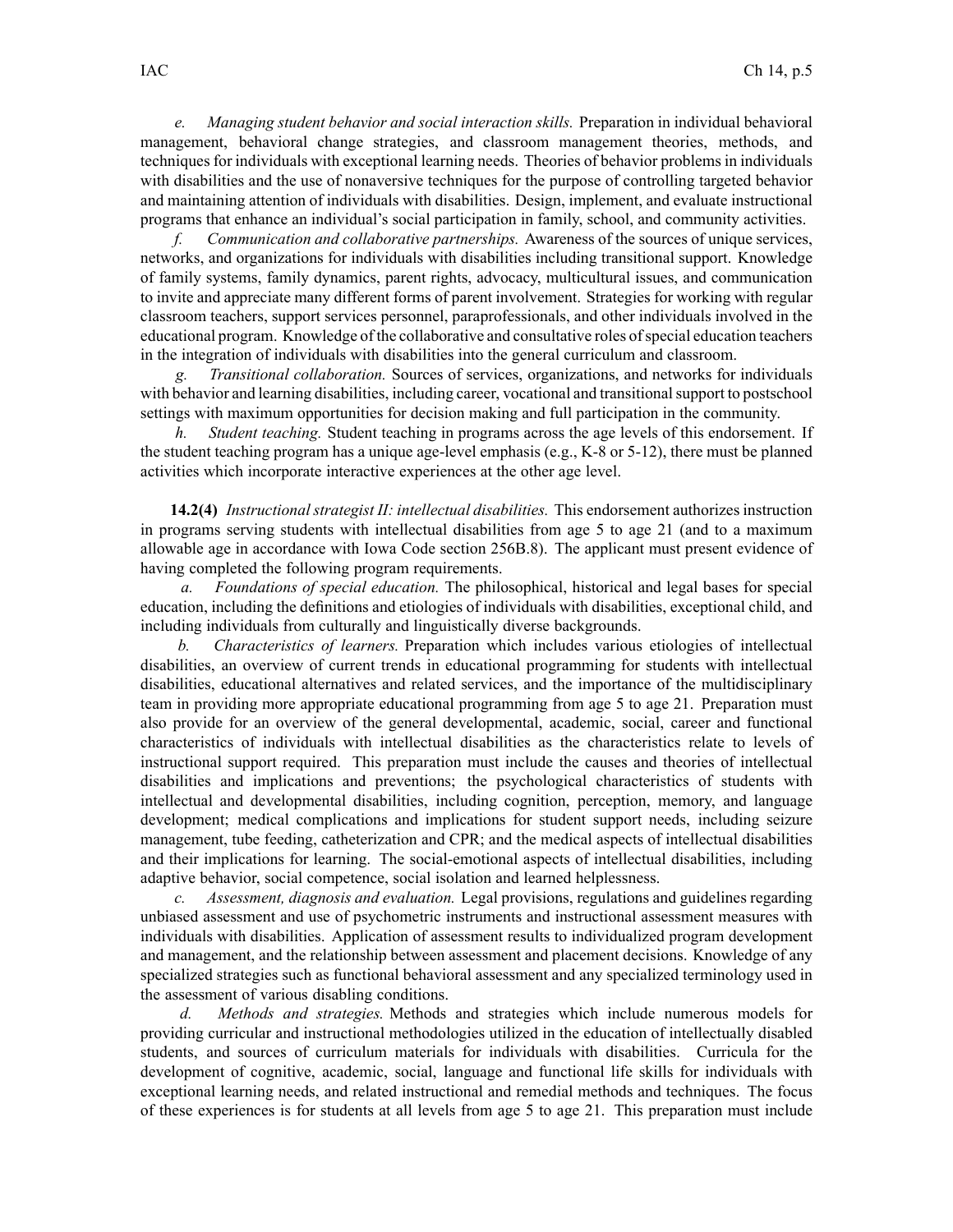alternatives for teaching skills and strategies to individuals with disabilities who differ in degree and nature of disability, and the integration of appropriate age- and ability-level academic instruction. Proficiency in adapting age-appropriate curriculum to facilitate instruction within the general education setting, to include partial participation of students in tasks, skills facilitation, collaboration, and suppor<sup>t</sup> from peers with and without disabilities; the ability to select and use augmentative and alternative communications methods and systems. An understanding of the impact of speech-language development on behavior and social interactions. Approaches to create positive learning environments for individuals with special needs and approaches to utilize assistive devices for individuals with special needs. The design and implementation of age-appropriate instruction based on the adaptive skills of students with intellectual disabilities; integrate selected related services into the instructional day of students with intellectual disabilities. Knowledge of culturally responsive functional life skills relevant to independence in the community, personal living, and employment. Use of appropriate physical managemen<sup>t</sup> techniques including positioning, handling, lifting, relaxation, and range of motion and the use and maintenance of orthotic, prosthetic, and adaptive equipment effectively.

*e. Managing student behavior and social interaction skills.* Preparation in individual behavioral management, behavioral change strategies, and classroom managemen<sup>t</sup> theories, methods, and techniques for individuals with exceptional learning needs. Theories of behavior problems in individuals with intellectual disabilities and the use of nonaversive techniques for the purpose of controlling targeted behavior and maintaining attention of individuals with disabilities. Design, implement, and evaluate instructional programs that enhance an individual's social participation in family, school, and community activities.

*f. Communication and collaborative partnerships.* Awareness of the sources of unique services, networks, and organizations for individuals with disabilities including transitional support. Knowledge of family systems, family dynamics, paren<sup>t</sup> rights, advocacy, multicultural issues, and communication to invite and appreciate many different forms of paren<sup>t</sup> involvement. Strategies for working with regular classroom teachers, suppor<sup>t</sup> services personnel, paraprofessionals, and other individuals involved in the educational program. Knowledge of the collaborative and consultative roles of special education teachers in the integration of individuals with disabilities into the general curriculum and classroom.

*g. Transitional collaboration.* Sources of services, organizations, and networks for individuals with intellectual disabilities, including career, vocational and transitional suppor<sup>t</sup> to postschool settings with maximum opportunities for decision making and full participation in the community.

*h. Student teaching.* Student teaching in programs across the age levels of this endorsement. If the student teaching program has <sup>a</sup> unique age-level emphasis (e.g., K-8 or 5-12), there must be planned activities which incorporate interactive experiences at the other age level.

**14.2(5)** *Instructional strategist II: physical disabilities.* This endorsement authorizes instruction in programs serving students with physical disabilities from age 5 to age 21 (and to <sup>a</sup> maximum allowable age in accordance with Iowa Code section [256B.8\)](https://www.legis.iowa.gov/docs/ico/section/256B.8.pdf). The applicant must presen<sup>t</sup> evidence of having completed the following program requirements.

*a. Foundations of special education.* The philosophical, historical and legal bases for special education, including the definitions and etiologies of individuals with disabilities, exceptional child, and including individuals from culturally and linguistically diverse backgrounds.

*b. Characteristics of learners.* Preparation which includes various etiologies and characteristics of physical disabilities acrossthe life span, secondary health care issuesthat accompany specific physical disabilities, an overview of current trends in educational programming for students with physical disabilities, educational alternatives and related services, and the importance of the multidisciplinary team in providing more appropriate educational programming from age 5 to age 21. Preparation must also provide for an overview of the general developmental, academic, social, career and functional characteristics of individuals with physical disabilities as the characteristics relate to levels of instructional suppor<sup>t</sup> required.

*c. Assessment, diagnosis and evaluation.* Legal provisions, regulations and guidelines regarding unbiased assessment and use of psychometric instruments and instructional assessment measures with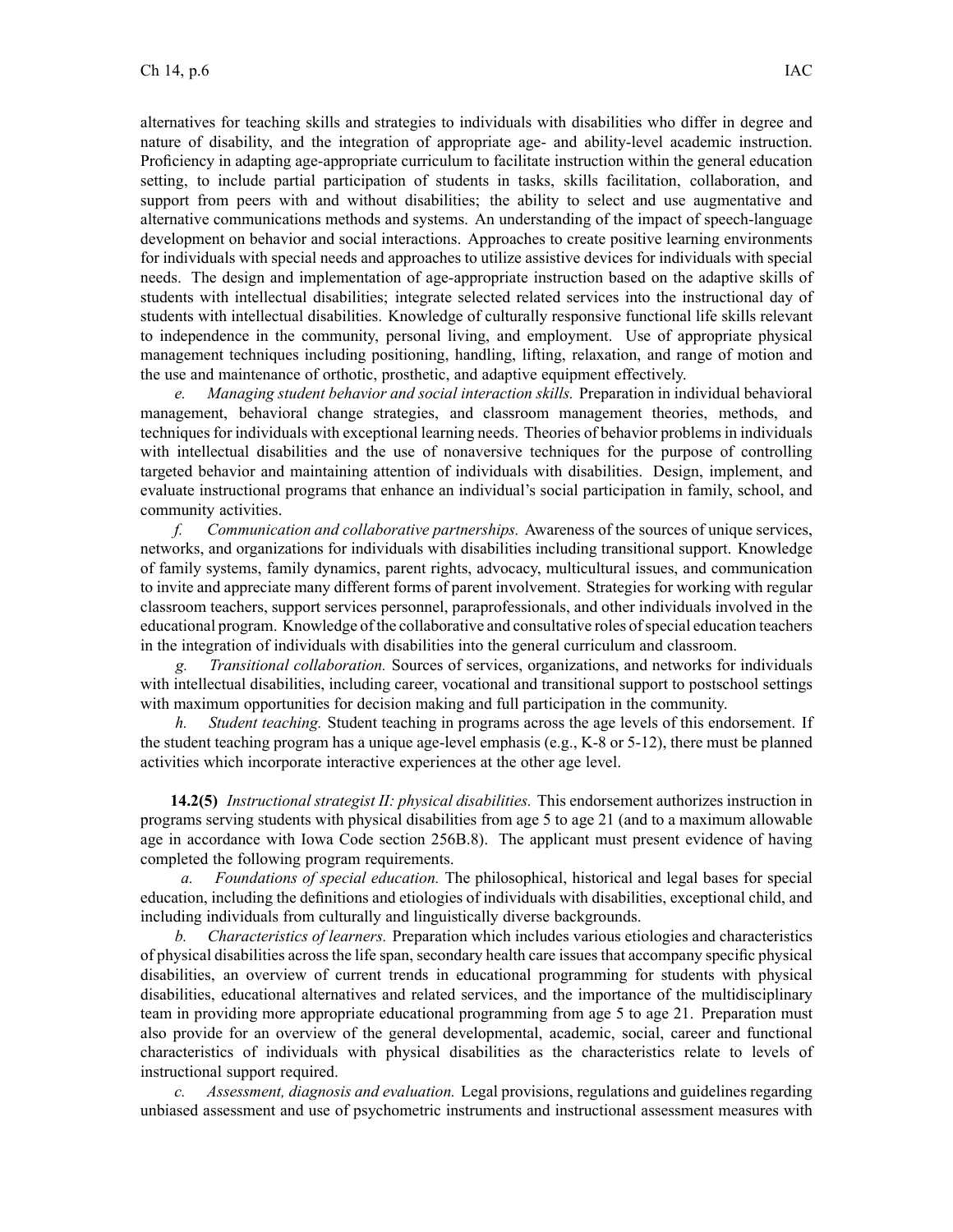individuals with disabilities. Application of assessment results to individualized program development and management, and the relationship between assessment and placement decisions. Knowledge of any specialized strategies such as functional behavioral assessment and any specialized terminology used in the assessment of various disabling conditions.

## *d. Methods and strategies.*

(1) Methods and strategies which include numerous models for providing curricular and instructional methodologies utilized in the education of physically disabled students, and sources of curriculum materials for individuals with disabilities. Curricula for the development of cognitive, academic, social, language and functional life skills for individuals with exceptional learning needs, and related instructional and remedial methods and techniques. The focus of these experiences is for students at all levels from age 5 to age 21. This preparation must include alternatives for teaching skills and strategies to individuals with disabilities who differ in degree and nature of disability, and the integration of appropriate age- and ability-level academic instruction.

(2) Research-supported instructional practices, strategies, and adaptations necessary to accommodate the physical and communication characteristics of students with physical disabilities, including appropriate assistive technology and alternative positioning to permit students with physical disabilities full participation and access to the general curriculum as well as social environments. Design and implement an instructional program that addresses instruction in independent living skills, vocational skills, and career education for students with physical disabilities and instructional strategies for medical self-management procedures by students.

*e. Managing student behavior and social interaction skills.* Preparation in individual behavioral management, behavioral change strategies, and classroom managemen<sup>t</sup> theories, methods, and techniques for individuals with exceptional learning needs. Theories of behavior problems in individuals with physical disabilities and the use of nonaversive techniques for the purpose of controlling targeted behavior and maintaining attention of individuals with disabilities. Design, implement, and evaluate instructional programs that enhance an individual's social participation in family, school, and community activities.

*f. Communication and collaborative partnerships.* Awareness of the sources of unique services, networks, and organizations for individuals with disabilities including transitional support. Knowledge of family systems, family dynamics, paren<sup>t</sup> rights, advocacy, multicultural issues, and communication to invite and appreciate many different forms of paren<sup>t</sup> involvement. Strategies for working with regular classroom teachers, suppor<sup>t</sup> services personnel, paraprofessionals, and other individuals involved in the educational program. Knowledge of the collaborative and consultative roles ofspecial education teachers in the integration of individuals with disabilities into the general curriculum and classroom.

*g. Transitional collaboration.* Sources of services, organizations, and networks for individuals with physical disabilities, including career, vocational and transitional suppor<sup>t</sup> to postschool settings with maximum opportunities for decision making and full participation in the community.

*h. Student teaching.* Student teaching in programs across the age levels of this endorsement. If the student teaching program has <sup>a</sup> unique age-level emphasis (e.g., K-8 or 5-12), there must be planned activities which incorporate interactive experiences at the other age level.

**14.2(6)** *K-8 mildly disabled endorsement.* This endorsement authorizes instruction to mildly disabled children who require special education program adaptations while assigned to <sup>a</sup> regular classroom for basic instructional purposes, or mildly disabled students placed in <sup>a</sup> special education class who receive par<sup>t</sup> of their instruction in <sup>a</sup> regular classroom, or mildly disabled students requiring specially designed instruction while assigned to <sup>a</sup> regular classroom for basic instructional purposes. To fulfill the requirements for this endorsement, the applicant must:

*a.* Hold <sup>a</sup> regular education instruction endorsement at the elementary level. For the elementary level, this is the general elementary classroom endorsement.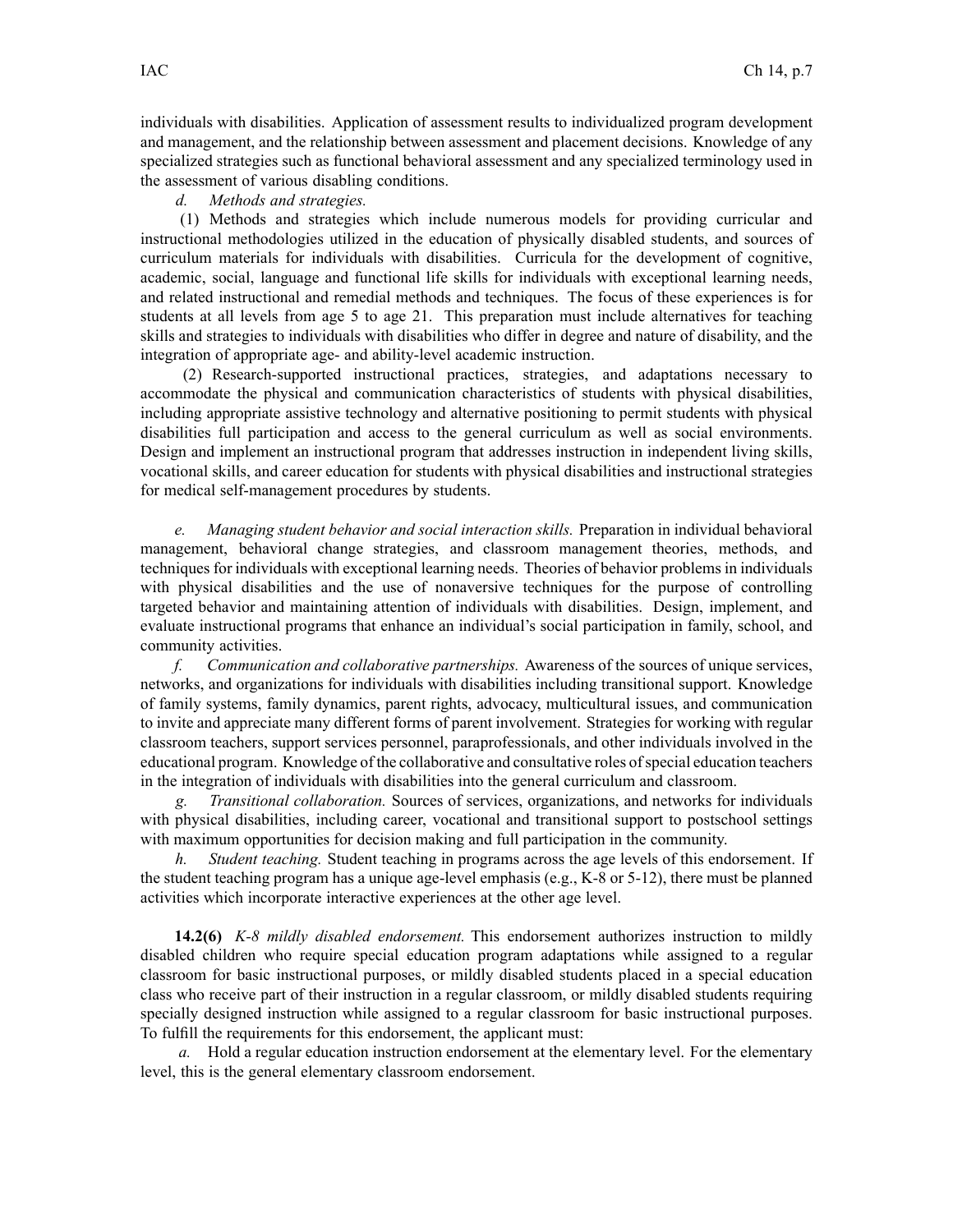*b.* Hold one of the following endorsements at the elementary level: learning disabilities, mild to moderate intellectual disabilities, behavioral disorders, multicategorical resource room or multicategorical-special class with integration.

**14.2(7)** *5-12 mildly disabled endorsement.* This endorsement authorizes instruction to mildly disabled children who require special education program adaptations while assigned to <sup>a</sup> regular classroom for basic instructional purposes, or mildly disabled students placed in <sup>a</sup> special education class who receive par<sup>t</sup> of their instruction in <sup>a</sup> regular classroom, or mildly disabled students requiring specially designed instruction while assigned to <sup>a</sup> regular classroom for basic instructional purposes. To fulfill the requirements for this endorsement, the applicant must:

*a.* Hold <sup>a</sup> regular education instruction endorsement at the secondary level (grades 5-12).

*b.* Hold one of the following endorsements at the secondary level: learning disabilities, mild to moderate intellectual disabilities, behavioral disorders, multicategorical resource room or multicategorical-special class with integration.

NOTE: These endorsements are designed for programs serving primarily mildly disabled students; the sensory impaired are not included as "mildly disabled."

## **14.2(8)** *Deaf or hard of hearing endorsement.*

*a. Option 1.* This endorsement authorizes instruction in programs serving students with hearing loss from birth to age 21 (and to <sup>a</sup> maximum allowable age in accordance with Iowa Code section [256B.8](https://www.legis.iowa.gov/docs/ico/section/256B.8.pdf)). An applicant for this option must complete the following requirements and must have completed an approved program in teaching the deaf or hard of hearing from <sup>a</sup> recognized Iowa or non-Iowa institution and must hold <sup>a</sup> regular education endorsement. See 282—Chapter 13.

(1) Foundations of special education. The philosophical, historical and legal bases for special education, including the definitions and etiologies of individuals with disabilities, and including individuals from culturally and linguistically diverse backgrounds.

(2) Characteristics of learners. Preparation which includes various etiologies of hearing loss, an overview of current trends in educational programming for students with hearing loss and educational alternatives and related services, and the importance of the multidisciplinary team in providing more appropriate educational programming from birth to age 21. Preparation in the social, emotional and behavioral characteristics of individuals with hearing loss, including the impact of such characteristics on classroom learning. Knowledge of the anatomy and physiology of the hearing mechanism and knowledge of the development of secondary senses when hearing is impaired, effect of hearing loss on learning experiences, psychological aspects of hearing loss, and effects of medications on the hearing system. Preparation in the psychological and social-emotional characteristics of individuals with hearing loss to include the major social characteristics of individuals with hearing loss and the effects of this disability on learning, and the social and emotional aspects of individuals with hearing loss. Physical development and potential health impairments as they relate to the development and behavior of students with hearing loss. Components of linguistic and nonlinguistic communication used by individuals who are deaf or hard-of-hearing and communication modes used by and with individuals who are deaf or hard-of-hearing, including current theories of language development in individuals who are deaf or hard-of-hearing.

(3) Assessment, diagnosis and evaluation. Legal provisions, regulations and guidelines regarding unbiased assessment and use of psychometric instruments and instructional assessment measures with individuals with disabilities, including necessary alternative assessment techniques arising out of the nature of the disability and medical reports and other related diagnostic information. Application of assessment results to individualized program development and management, and the relationship between assessment and placement decisions. Knowledge of any specialized strategies such as functional behavioral assessment and any specialized terminology used in the assessment of various disabling conditions.

(4) Methods and strategies. Methods and strategies which include numerous models for providing curricular and instructional methodologies utilized in the education of students who are deaf or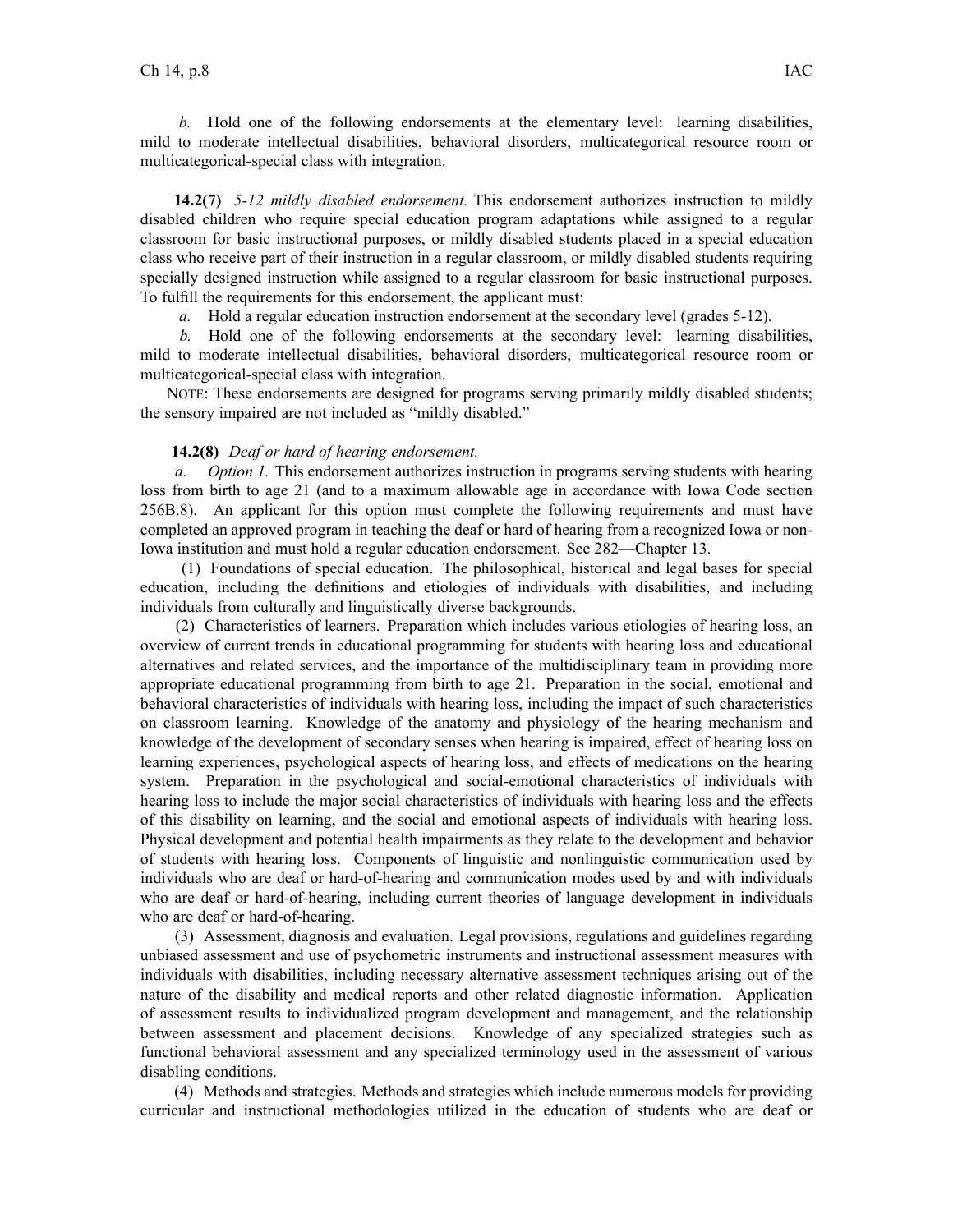hard-of-hearing and sources of specialized materials for individuals who are deaf or hard-of-hearing. These strategies must include knowledge of teaching academic subjects and language and speech to students who are deaf or hard-of-hearing and have knowledge of American Sign Language. Curricula for the development of cognitive, academic, social, language and functional life skills for individuals who are deaf or hard-of-hearing, and related instructional and remedial methods and techniques, including appropriate assistive technology. The focus of these experiences is for students at all levels from birth to age 21. This preparation must include alternatives for teaching skills and strategies to individuals who are deaf or hard-of-hearing who differ in degree and nature of disability, and the integration of appropriate age- and ability-level academic instruction. Strategies for teaching technology skills and other instructional aids for students who are deaf or hard-of-hearing.

(5) Managing student behavior and social interaction skills. Preparation in individual behavioral management, behavioral change strategies, and classroom managemen<sup>t</sup> theories, methods, and techniques for individuals with exceptional learning needs. Theories of behavior problems in individuals with disabilities and the use of nonaversive techniques for the purpose of controlling targeted behavior and maintaining attention of individuals with disabilities. Design, implement, and evaluate instructional programs that enhance an individual's social participation in family, school, and community activities.

(6) Communication and collaborative partnerships. Awareness of the sources of unique services, networks, and organizations for individuals with disabilities, including transitional support. Knowledge of family systems, family dynamics, paren<sup>t</sup> rights, advocacy, multicultural issues, and communication to invite and appreciate many different forms of paren<sup>t</sup> involvement. Strategies for working with regular classroom teachers, suppor<sup>t</sup> services personnel, paraprofessionals, and other individuals involved in the educational program. Knowledge of the collaborative and consultative roles ofspecial education teachers in the integration of individuals with disabilities into the general curriculum and classroom.

(7) Transitional collaboration. Sources of services, organizations, and networks for individuals who are deaf or hard-of-hearing, including career, vocational and transitional suppor<sup>t</sup> to postschool settings with maximum opportunities for decision making and full participation in the community.

(8) Student teaching. Student teaching in programs across the age levels of this endorsement. If the student teaching program has <sup>a</sup> unique age-level emphasis (e.g., K-8 or 5-12), there must be planned activities which incorporate interactive experiences at the other age level.

*b. Option 2.* An applicant who holds an endorsement in deaf or hard of hearing issued in another state or who is eligible for such an endorsement but who does not also hold or is not eligible for <sup>a</sup> regular education endorsement in Iowa (see 282—Chapter 13) must meet the following basic requirements in addition to those set out in paragraph 14.2(8)*"a."*

(1) Child growth and development with emphasis on the emotional, physical, and mental characteristics of elementary age children unless completed as par<sup>t</sup> of the professional education core.

- (2) Methods and materials of teaching elementary language arts.
- (3) Methods and materials of teaching elementary reading.

(4) Elementary curriculum methods and materials unless completed as par<sup>t</sup> of another elementary level endorsement program (e.g., rule 282—13.26(272) or <sup>a</sup> similar elementary endorsement program).

(5) Methods and materials of teaching elementary mathematics.

(6) Adolescent growth and development with emphasis on the emotional, physical, and mental characteristics of adolescent age children unless completed as par<sup>t</sup> of the professional education core.

- (7) Adolescent literacy or secondary content area reading.
- (8) Secondary methods unless completed as par<sup>t</sup> of the professional education core.

## **14.2(9)** *Visually disabled endorsement.*

*a. Option 1.* This endorsement authorizes instruction in programs serving students with visual disabilities from birth to age 21 (and to <sup>a</sup> maximum allowable age in accordance with Iowa Code section [256B.8](https://www.legis.iowa.gov/docs/ico/section/256B.8.pdf)). An applicant for this option must complete the following requirements and must have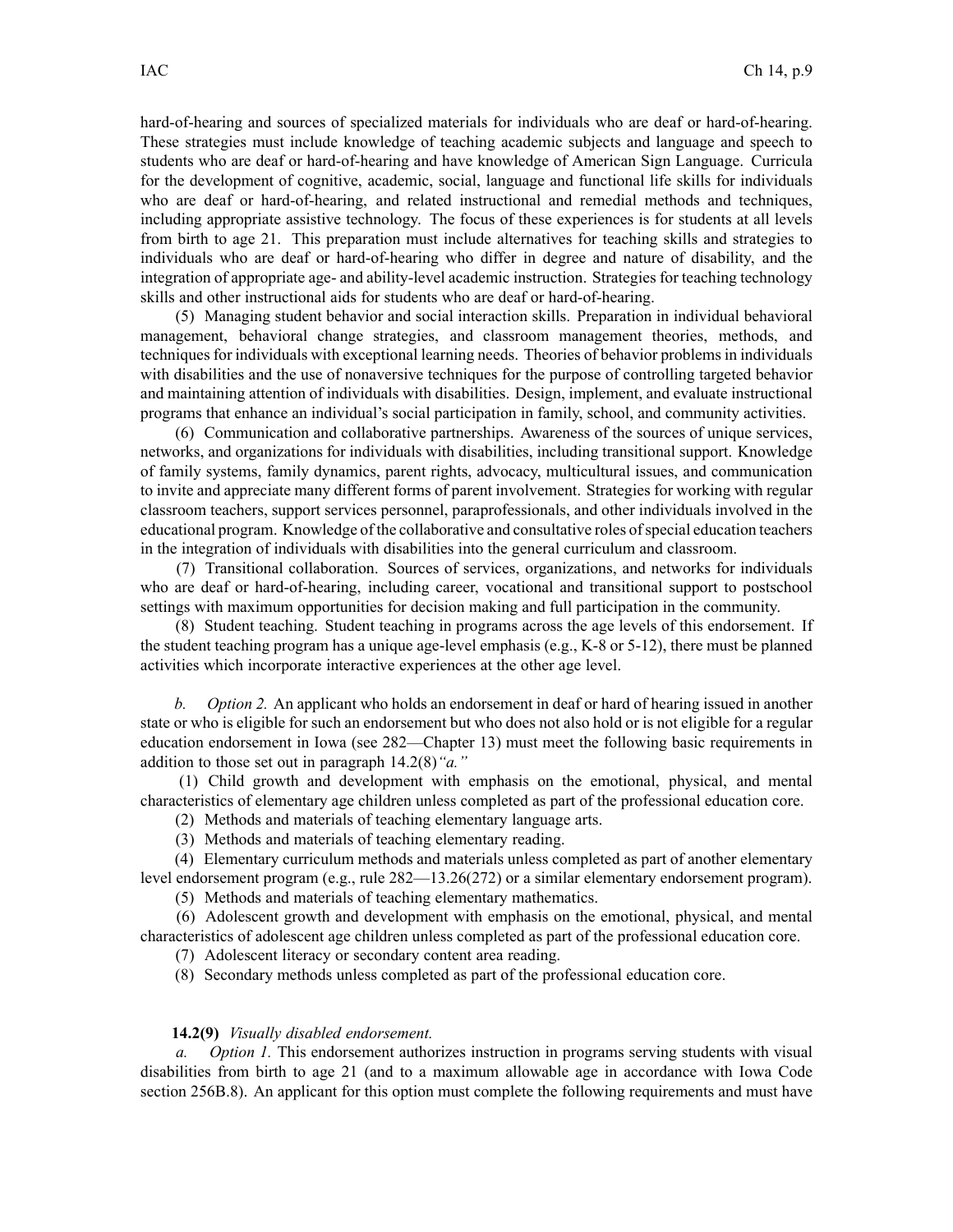completed an approved program in visual disabilities from <sup>a</sup> recognized Iowa or non-Iowa institution and must hold <sup>a</sup> regular education endorsement. See 282—Chapter 13.

(1) Foundations of special education. The philosophical, historical and legal bases for special education, including the definitions and etiologies of individuals with disabilities, and including individuals from culturally and linguistically diverse backgrounds.

(2) Characteristics of learners. Preparation which includes various etiologies of visual impairment, an overview of current trends in educational programming for students with visual disabilities and educational alternatives and related services, and the importance of the multidisciplinary team in providing more appropriate educational programming from birth to age 21. Preparation in the social, emotional and behavioral characteristics of individuals with visual disabilities, including the impact of such characteristics on classroom learning. Development of the human visual system, development of secondary senses when vision is impaired, effect of visual disability on development, impact of visual disability on learning and experiences, psychological aspects of visual disability, and effects of medications on the visual system. Preparation in the psychological and social-emotional characteristics of individuals with visual disabilities to include the major social characteristics of individuals with visual disabilities and the effects of this disability on learning, and the social and emotional aspects of individuals with visual disabilities. Physical development and potential health impairments as they relate to the development and behavior of students with visual disabilities.

(3) Assessment, diagnosis and evaluation. Legal provisions, regulations and guidelines regarding unbiased assessment and use of psychometric instruments and instructional assessment measures with individuals with disabilities, including necessary alternative assessment techniques arising out of the nature of the disability and medical reports and other related diagnostic information. Application of assessment results to individualized program development and management, and the relationship between assessment and placement decisions. Knowledge of any specialized strategies such as functional behavioral assessment and any specialized terminology used in the assessment of various disabling conditions.

(4) Methods and strategies. Methods and strategies which include numerous models for providing curricular and instructional methodologies utilized in the education of visually disabled students and sources of curriculum materials for individuals with disabilities. These strategies must include knowledge of teaching Braille reading and writing, the skill in teaching handwriting and signature writing to individuals with low vision or who are blind, listening and compensatory auditory skills and typing and keyboarding skills. Curricula for the development of cognitive, academic, social, language and functional life skills for individuals with visual disabilities, and related instructional and remedial methods and techniques, including appropriate assistive technology. The focus of these experiences is for students at all levels from birth to age 21. This preparation must include alternatives for teaching skills and strategies to individuals with visual disabilities who differ in degree and nature of disability, and the integration of appropriate age- and ability-level academic instruction. Strategies for teaching technology skills, other instructional aids for visually disabled students, strategies for teaching organization and study skills, tactual and perceptual skills, adapted physical and recreational skills and strategies for promoting self-advocacy in individuals with visual disabilities and for structured pre-cane orientation and mobility assessment and instruction.

(5) Managing student behavior and social interaction skills. Preparation in individual behavioral management, behavioral change strategies, and classroom managemen<sup>t</sup> theories, methods, and techniques for individuals with exceptional learning needs. Theories of behavior problems in individuals with disabilities and the use of nonaversive techniques for the purpose of controlling targeted behavior and maintaining attention of individuals with disabilities. Design, implement, and evaluate instructional programs that enhance an individual's social participation in family, school, and community activities.

(6) Communication and collaborative partnerships. Awareness of the sources of unique services, networks, and organizations for individuals with disabilities, including transitional support. Knowledge of family systems, family dynamics, paren<sup>t</sup> rights, advocacy, multicultural issues, and communication to invite and appreciate many different forms of paren<sup>t</sup> involvement. Strategies for working with regular classroom teachers, suppor<sup>t</sup> services personnel, paraprofessionals, and other individuals involved in the